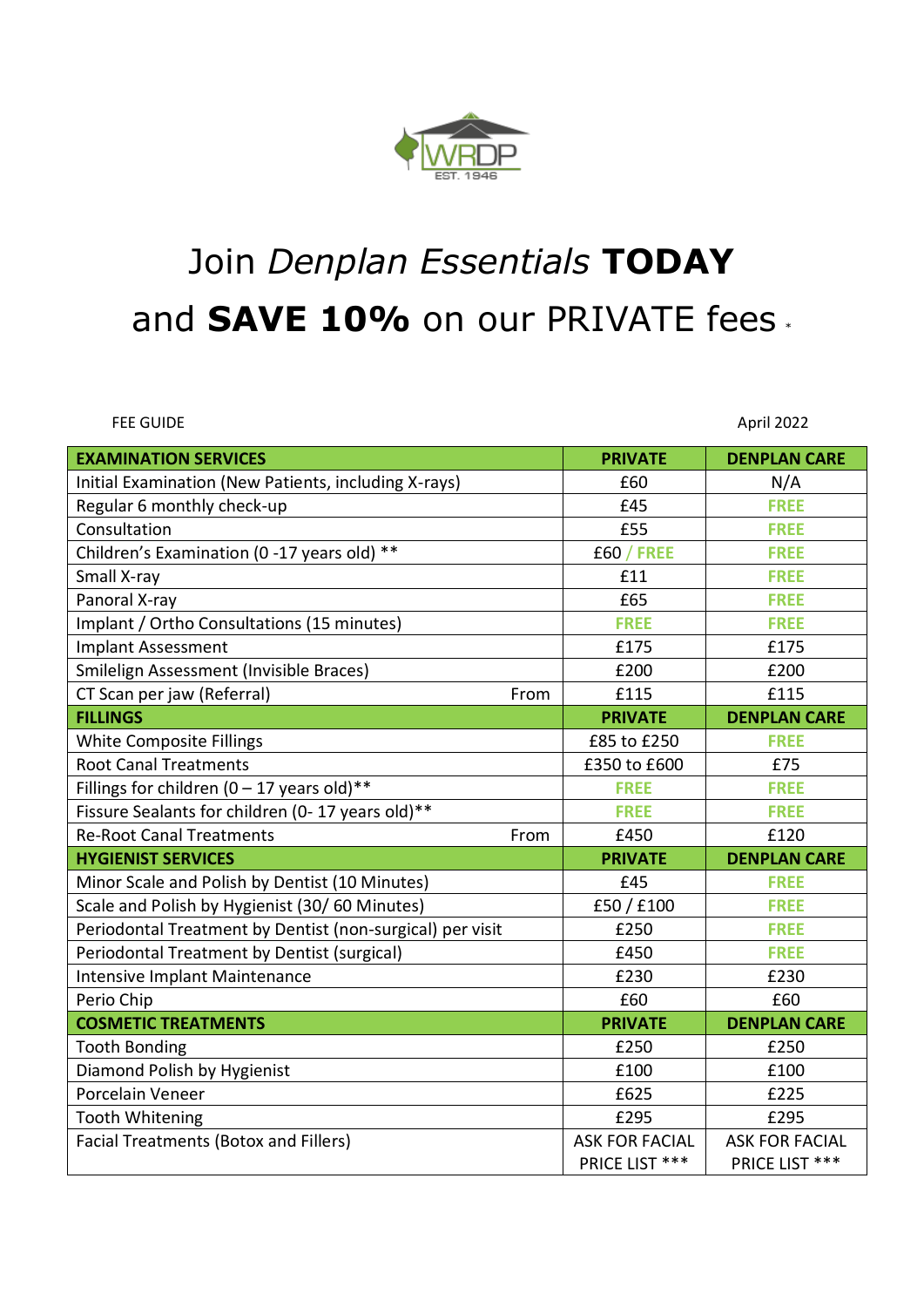| <b>CROWNS AND BRIDGEWORK</b>                             |      | <b>PRIVATE</b>  | <b>DENPLAN CARE</b> |
|----------------------------------------------------------|------|-----------------|---------------------|
| Metal and Porcelain Crown                                |      | £500            | £185                |
| All Porcelain Crown / Onlay                              |      | £570            | £195                |
| Zirconia Crown / Cosmetic Anterior Crown                 |      | £650            | £225                |
| <b>Gold Crown</b>                                        |      | £585            | £220                |
| Dental Bridge (fee per tooth)                            |      | £500 to £650    | £185 to £225        |
| Maryland Adhesive Bridge                                 |      | £700            | £350                |
| Recementing Crown / Bridge                               |      | £45 / $£55$     | <b>FREE</b>         |
| <b>ORTHODONTICS</b>                                      |      | <b>PRIVATE</b>  | <b>DENPLAN CARE</b> |
| Smilelign Invisible Braces including retainers           | from | £2,000          | £2,000              |
| Fixed Retainers (per arch)                               |      | £170            | £170                |
| Essix Retainers (per arch)                               |      | £120            | £120                |
| Duratain Retainer (per arch)                             |      | £150            | £150                |
| <b>IMPLANTS AND SURGICAL</b>                             |      | <b>PRIVATE</b>  | <b>DENPLAN CARE</b> |
| Extraction                                               |      | £100 to £200    | <b>FREE</b>         |
| Wisdom Tooth Surgical Extraction by General Dentist      |      | £250 to £350    | <b>FREE</b>         |
| Complex Wisdom Tooth Surgical Extraction by Oral Surgeon |      | £350            | £350                |
| Orthodontic Extractions (Braces) Children**              |      | <b>FREE</b>     | <b>FREE</b>         |
| Single Implant with Post and Crown                       | from | £2,350          | £2,350              |
| Same Day Implant and Crown                               | from | £2,850          | £2,850              |
| Full Lower Removable Dentures on 2 Implants              | from | £5,500          | £5,500              |
| All-on-4 same day teeth                                  | from | £15,000         | £15,000             |
| <b>Bone Grafting</b>                                     |      | £350            | £350                |
| Sinus Lift by Oral Surgeon                               |      | £1,000          | £1,000              |
| <b>Socket Preservation</b>                               |      | £85             | £85                 |
| <b>DENTURES</b>                                          |      | <b>PRIVATE</b>  | <b>DENPLAN CARE</b> |
| <b>Traditional Acrylic Denture</b>                       |      | £400 to £800    | £200 to £350        |
| <b>Chrome Metal Denture</b>                              |      | £850            | £450                |
| Set of Full Acrylic Dentures (upper & Lower)             | from | £1,000 - £1,600 | £600                |
| Valplast Flexible Denture                                |      | £350 to £750    | £250 to £450        |
| <b>OTHER SERVICES</b>                                    |      | <b>PRIVATE</b>  | <b>DENPLAN CARE</b> |
| IV Sedation (first hour / consecutive hours)             |      | £200 / £100     | £200 / £100         |
| RA Sedation (Gas) per 30 Minutes                         |      | £95             | £95                 |
| IV Sedation by Visiting Doctor                           |      | <b>POA</b>      | <b>POA</b>          |
| Sports guard (single colour / multicoloured)             |      | £95/£135        | £70/£85             |
| Mouthguard                                               |      | £90             | £65                 |
| Hard Occlusal Splint                                     |      | £450            | £450                |
| <b>Snoring Device</b>                                    |      | £350            | £350                |
| Emergency / Consultation                                 |      | £55             | <b>FREE</b>         |
| ER Call Out to surgery (9am to 9pm)                      |      | £100            | <b>FREE</b>         |
| Antibiotics (per course)                                 |      | £7.50           | £7.50               |
| Antibiotics (per course) for over 65s                    |      | £2.50           | £2.50               |
| Referral to NHS / Private Consultant                     |      | <b>FREE</b>     | <b>FREE</b>         |
| Request for Dental Records and X-rays (Email)            |      | <b>FREE</b>     | <b>FREE</b>         |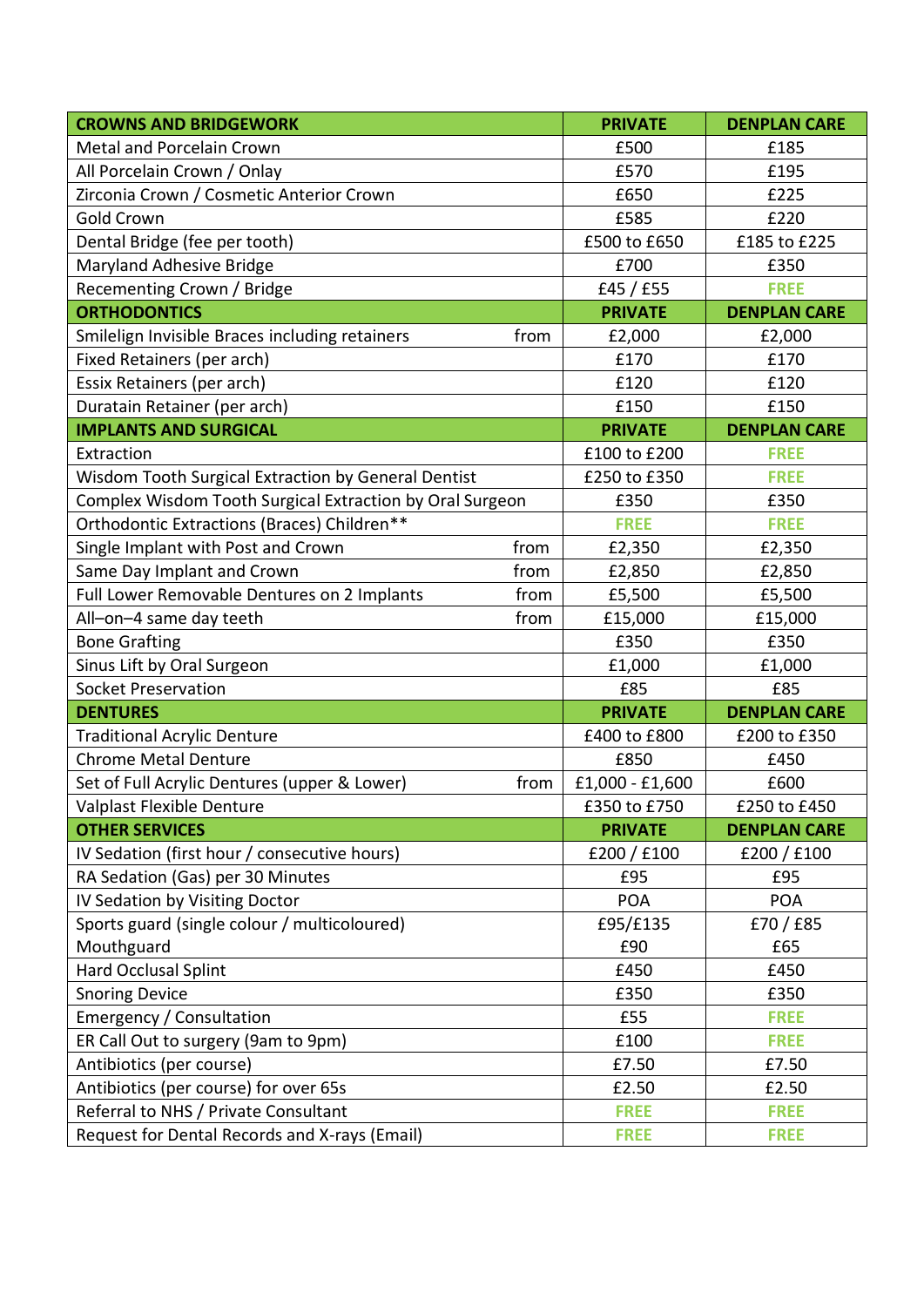

## BOTOX & FILLERS PRICE LIST\*

FEE GUIDE April 2022

| <b>BOTOX</b>                                     |      | <b>PRICE</b>     |
|--------------------------------------------------|------|------------------|
| Wrinkle reduction injections:                    |      |                  |
| One Area / glabella                              |      | £200             |
| Two Areas / Glabella and Crow's Feet             |      | £250             |
| Three Areas / Glabella, Crows Feet and Forehead  |      | £300             |
| <b>Brow Lift</b>                                 |      | £300             |
| <b>Migraines</b>                                 |      | £300             |
| <b>Bruxism</b>                                   |      | £300             |
| <b>Gummy Smile Correction</b>                    |      | £200             |
| Masseteric Hypertrophy                           | from | £300             |
| Hyperhidrosis:                                   |      |                  |
| Axillary                                         |      | £500             |
| Cranio-Facial                                    | from | £300             |
| <b>FILLERS</b>                                   |      |                  |
| Dermal Fillers - Restylane / Perlane / Juvéderm: |      |                  |
| 1 <sub>m</sub>                                   | from | £300             |
| 2ml                                              | from | £550             |
| 3ml                                              | from | £750             |
| Lip Sculpting                                    | from | £300             |
| <b>Cheek Augmentation</b>                        | from | £450             |
| Injectable nose job                              | from | £300             |
| Tear trough Correction / Eye Lift                | from | £300             |
| <b>Chin Augmentation</b>                         | from | £250             |
| Injectable face Lift                             | from | £900             |
| <b>Medical Micro-Needling</b>                    |      | £350 / Treatment |
| Platelet Rich Plasma Therapy (PRP)               | from | £600             |
|                                                  |      |                  |